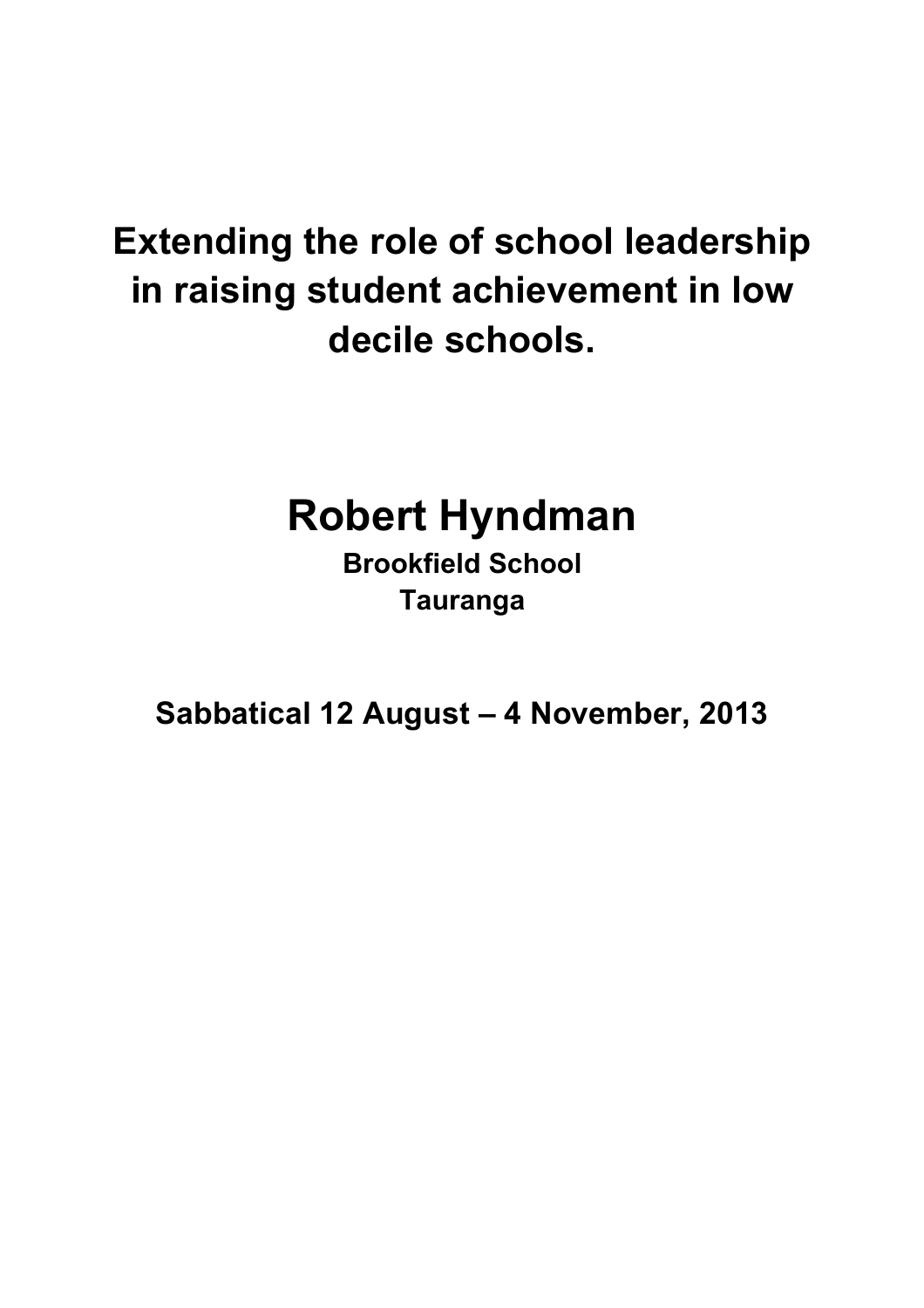## **Overview**

During 2012 the school worked with SAFs to self-review our systems and find ways to improve student achievement. The review highlighted two areas for development in our school; improving systems around monitoring progress of at risk learners, and forming stronger partnerships with parents and the wider community. As I began to explore my topic in more detail the role that strong partnerships with parents and the community play in improving student achievement became a particular interest so the focus of my study was narrowed to this area.

The first part of my study was to participate in a three day workshop series run by the University of Waikato Educational Leadership Centre. The series focused on "Leadership and the Community" and provided readings and an excellent overview of broad issues around social capital and the concept of "community". After looking at these broad concepts I spent time reading the Best Evidence Synthesis, "School Leadership and Student Outcomes: Identifying What Works and Why" by Viviane Robinson, Margie Hohepa and Claire Lloyd. My particular focus in this publication was Chapter 7, "Creating educationally powerful connections with family, whanau, and communities".

During my leave I spent time visiting with primary school principals in my local area, in London, and in New York. My time with them involved discussing the challenges they were facing and how they were engaging with their communities. I had contacts in London and New York who were able to connect me with successful schools that were engaged with their communities. Although the schools abroad were much larger and in a different cultural context it was apparent that they share many of the issues and challenges also faced by New Zealand principals.

## **Additional Focus**

During my leave I spent time on behalf of Western Bay of Plenty Principals Association visiting with principals in Christchurch. This was to show support to our colleagues in that city who we know have had to face many additional challenges since the earthquakes. It was also to learn more about emergency preparedness so that our principals could gain from their experience. This was not related to my area of study but I will attach the report I made in case others are interested in what we learnt.

#### **Literature**

Various different scholars have invoked the term 'social capital' over the years and there are varied theories as to what it specifically means. Rosalind Edwards discusses theories that concentrate on social capital as "a set of resources that are linked to membership of a particular social group" (p81). She also points to James Coleman's work where he explains how "children's educational achievement is driven by parental investment" (Rosalind Edwards, p 81). Lindy M Edwards article focused on Putnam's 'civic culture syndrome' whereby people are engaged in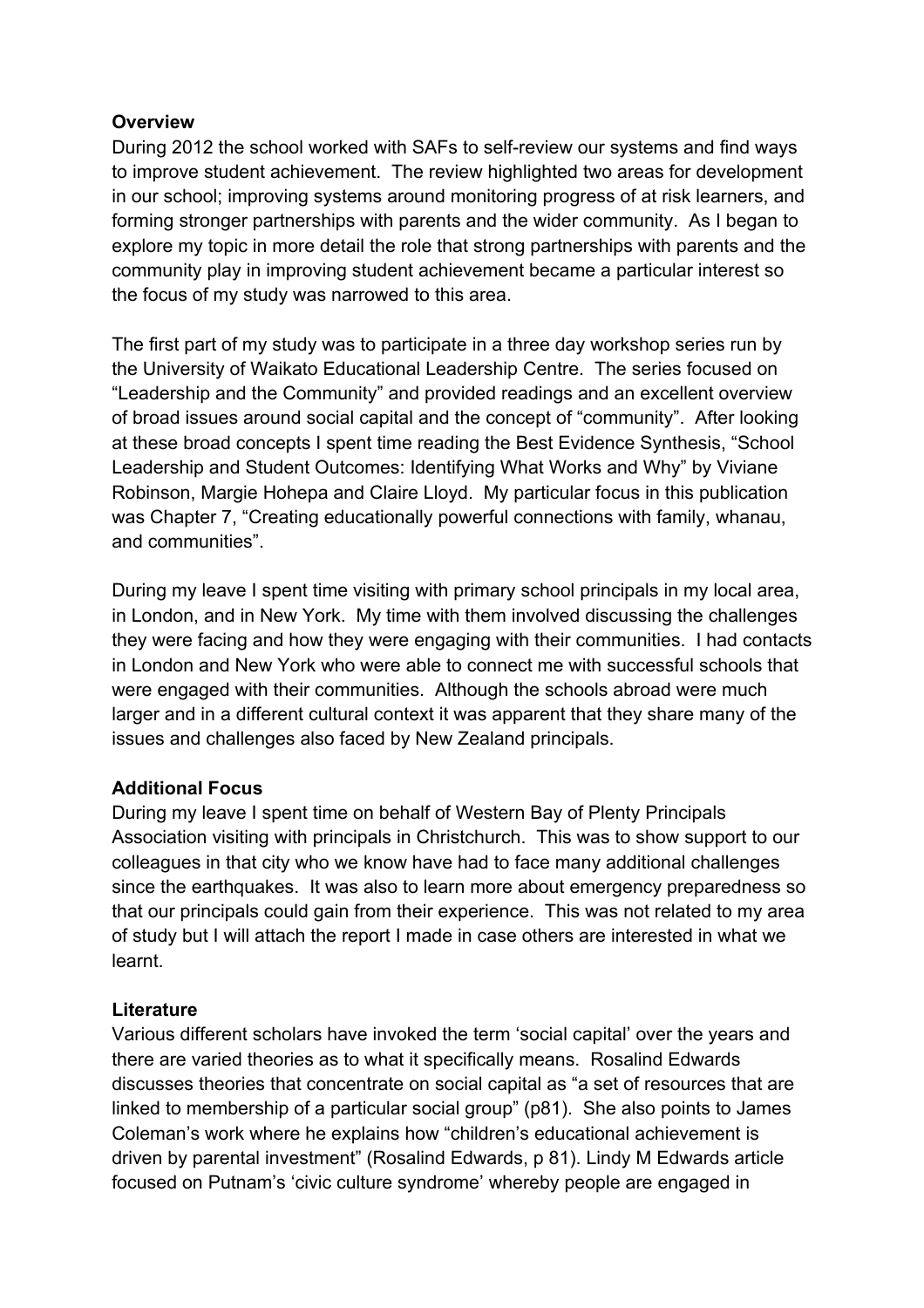decision making and exhibit higher levels of trust (L.M. Edwards, p126). She talks about dense social networks and norms of reciprocity. Where there is social capital there will be features of social organisation such as trust, norms and networks that can improve efficiency. L.M. Edwards (p.133) also discussed work by Lowry who placed emphasis on the existence of social networks as a resource. He argued that children in poverty lacked the social networks that would give them access to educational resources.

Social capital is still a very general term whose definition is being explored. What I have taken from it, in the educational context, is that school communities with a high level of social capital will have shared values around the role of the school and the education it provides. There will be high levels of trust and networks that facilitate the participation of members of the community. Parents will believe that what the school has to offer is important for their children. Therefore, it seems that social capital should be built when schools form powerful connections with family, whanau, and communities – as explored in Chapter 7 of the Best Evidence Synthesis.

The Best Evidence Synthesis, "School Leadership and Student Outcomes: Identifying What Works and Why" (BES) by Viviane Robinson, Margie Hohepa and Claire Lloyd explores actions school leaders can take that directly influence student achievement. It collects evidence from a range of studies and presents the effectiveness of different actions in terms of 'effect size'. Overall it identifies pedagogical leadership as having the greatest effect size. In connecting this to community involvement it states that "What is needed is is pedagogical leadership that is committed to creating connections between schools and family, whanau, and communities…" (Robinson, Hohepa & Lloyd, p169).

Robinson, Hohepa & Lloyd found that there is a range in the quality of whanau and community in terms of how they affect student achievement. The highest affect comes from interventions "designed to help parents or other community members support children's learning at home and school and that simultaneously provide teachers with professional development" (p144). They go on to list other interventions that can be affective. These include interactive homework tasks where parents work with children, programmes that give parents the skills needed to effectively help their children, and strategies to access family/community funds of knowledge.

## **School Observations**

The schools I visited were all considered to be successful schools. My visits involved meeting with the principals and sharing our general experiences and challenges. The conversation would then be steered towards community engagement with questions around how this was being achieved.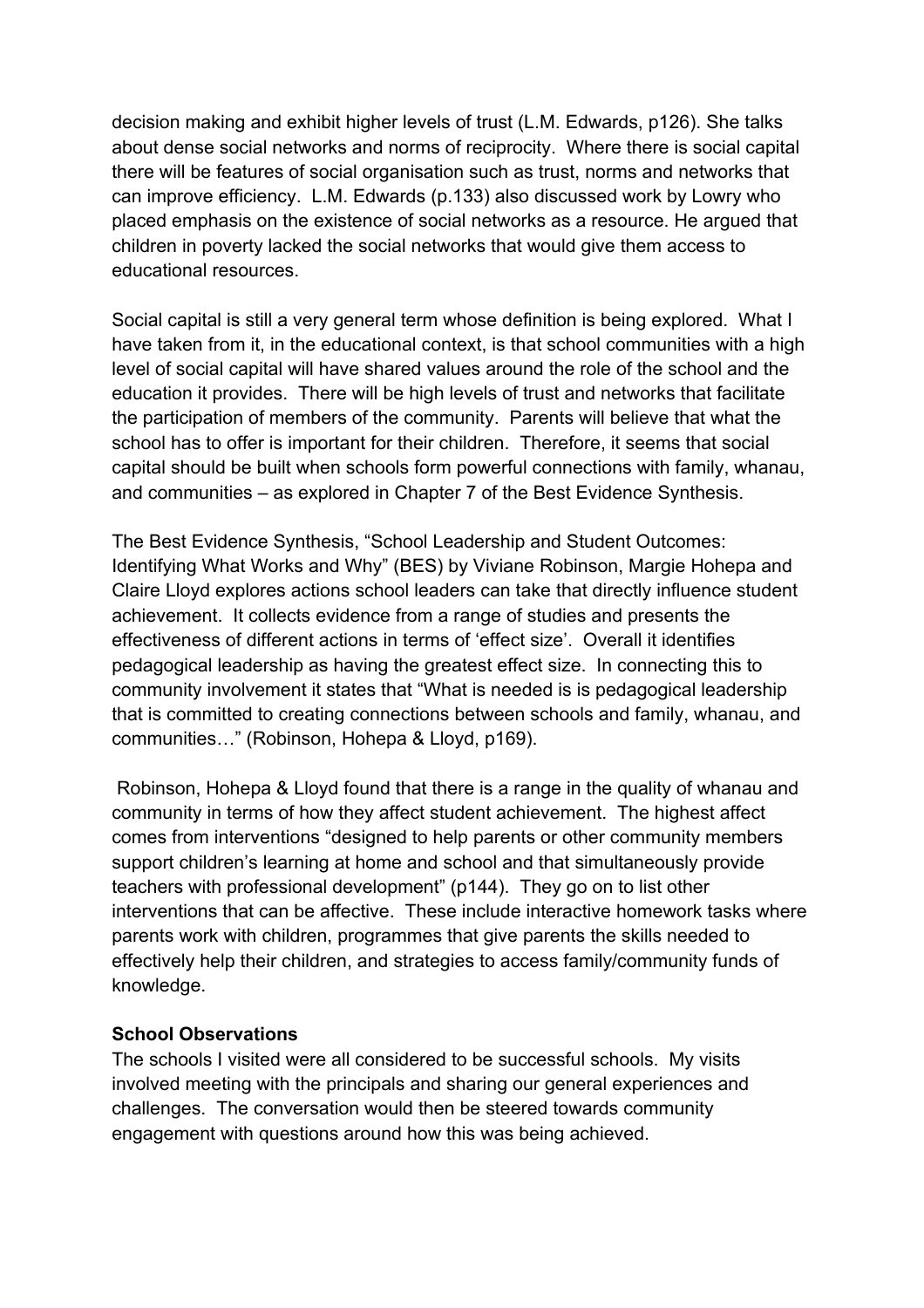I noticed that most of the principals, when sharing about community engagement and what makes a difference, discussed things that I would describe as developing cultural capital. For example, in one school the principal was relatively new and when she arrived the school was considered by many in the community to be failing. Her challenges were numerous and certainly included interventions with the teaching staff to make pedagogical changes that resulted in improved learning programmes. It also involved improved behaviour management. These changed the culture of the school and instilled a sense of pride. What was experienced next was increased community involvement and participation. In other words, the school looked at itself internally and sorted out internal issues. As faith in the school was restored the connections with the community grew.

A school in London and another in New York provide another example of the development of cultural capital. The New York school is designated a community school and, as such, gets additional funding to provide certain social services to the children. For example, the children all receive free dental care at school, they have a full time nurse who can administer medications, classes can be provided for parents, and a staff member is dedicated to parent liaison – helping families engage with appropriate social services. The London school provides a similar level of social services. That school has seen huge changes over the last 15 years as the area has changed from working class British to a migrant community. They also have staff dedicated to parent liaison and helping them access social services. The principal spoke of working to solve problems in the community and for individual families. Consequently the school has become a trusted place for parents and families.

What has struck me in my reflections on the schools visits is that for all of the principals visited the focus was on people. Learning programmes and pedagogy were important to them but they tended to talk more about people. By this I mean setting a school culture that is welcoming and where children and staff feel valued. It means focusing on the community in a non-judgemental way. They all recognised the need to engage parents with the children's learning but felt that, before this could be achieved, the school had to be seen by the parents as valuing them and being relevant to them. When this is achieved they found that parents wanted to become involved.

What I did not get to see was examples of programmes, as mentioned in the BES as being most effective, where parents and teachers are learning together. As mentioned, schools overseas were able to offer parent education programmes but I did not get to see what these programmes were.

#### **Conclusions For Brookfield School**

As a school we are focussed on improving our level of engagement with our schools community. We believe that student learning is improved when there are high levels of cooperation and respect between whanau, the school, and the wider community.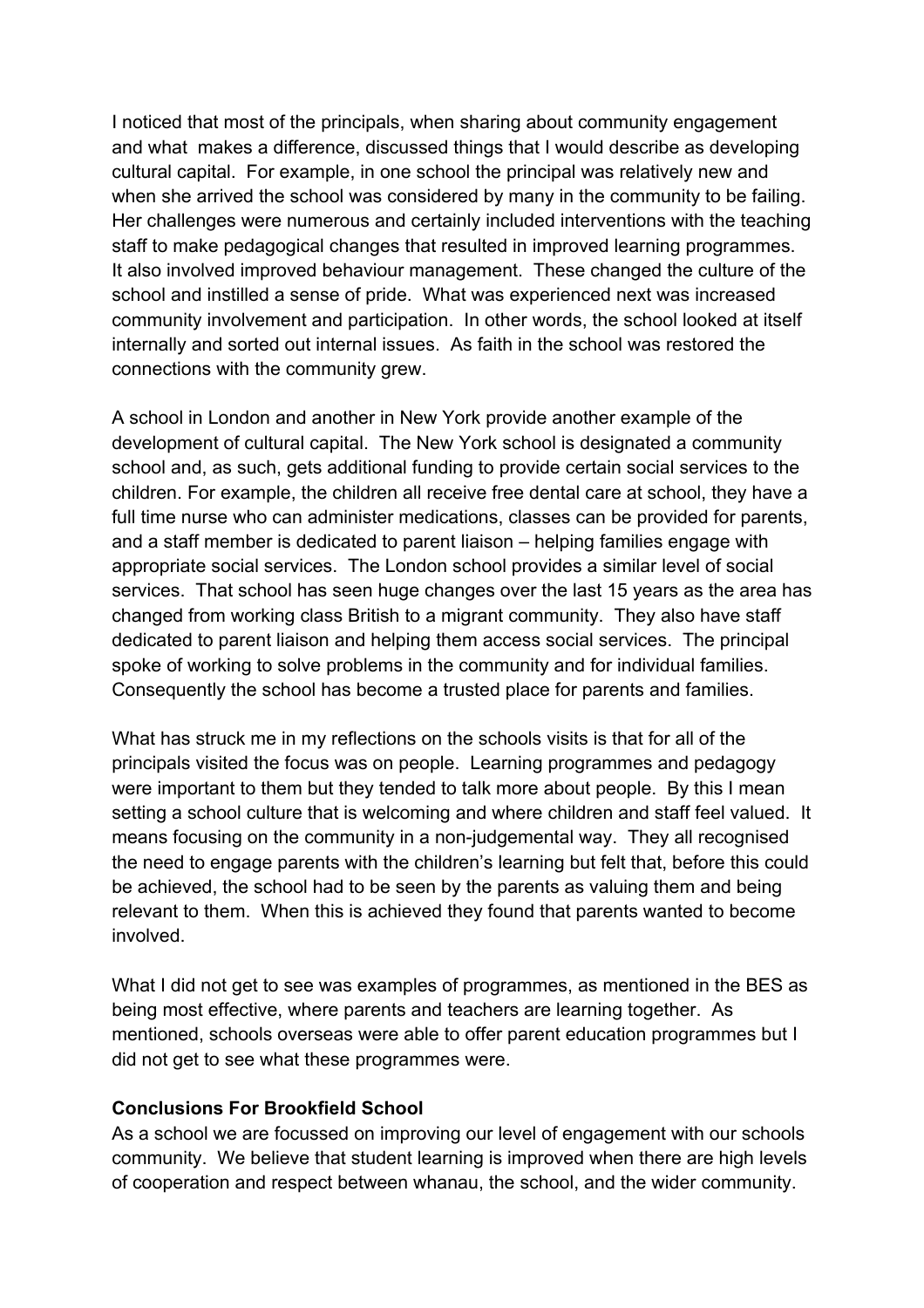We believe we have been successful in developing a greater level of cultural capital. However, we have more to do in terms of finding specific interventions that will have an effect size that will make a significant difference. I think that building the cultural capital has provided the necessary ground work for good interventions to make a significant difference.

Last year we began the 'Reading Together' programme. This example of an effective intervention is mentioned in the BES. We have found it to be very successful and believe it is improving student achievement. We have made some progress with designing curriculum units that make powerful connections with home cultures. However, this is an area we develop further. I believe the following are areas from the BES can be focussed on for further improvement.

- Joint whanau and teaching intervention. This has a large effect size but few examples are listed in the BES and I did not see any in my school visits. Phonic awareness programmes in general were mentioned in BES and I suspect the data gathered was based on these. The potential area for development could be in the use of IT to support learning.
- Teacher designed interactive homework. Our homework policy has helped us avoid the negative impact on learning that homework can have. There is potential for us to develop interactive homework, especially around our term themes. Develop with this effective teacher feedback which also has a significant effect size.
- Accessing family and community funds of knowledge. The Reading Club has begun this process by bringing community members into the school to support learning. The next stage is to develop systems that can make us aware of the skills and knowledge that exists in our community and to find ways to access this.
- Parent intervention. Reading Together has begun this progress. This programme must be continued and strengthened. We also need to access or develop similar strategies or programmes for writing and mathematics.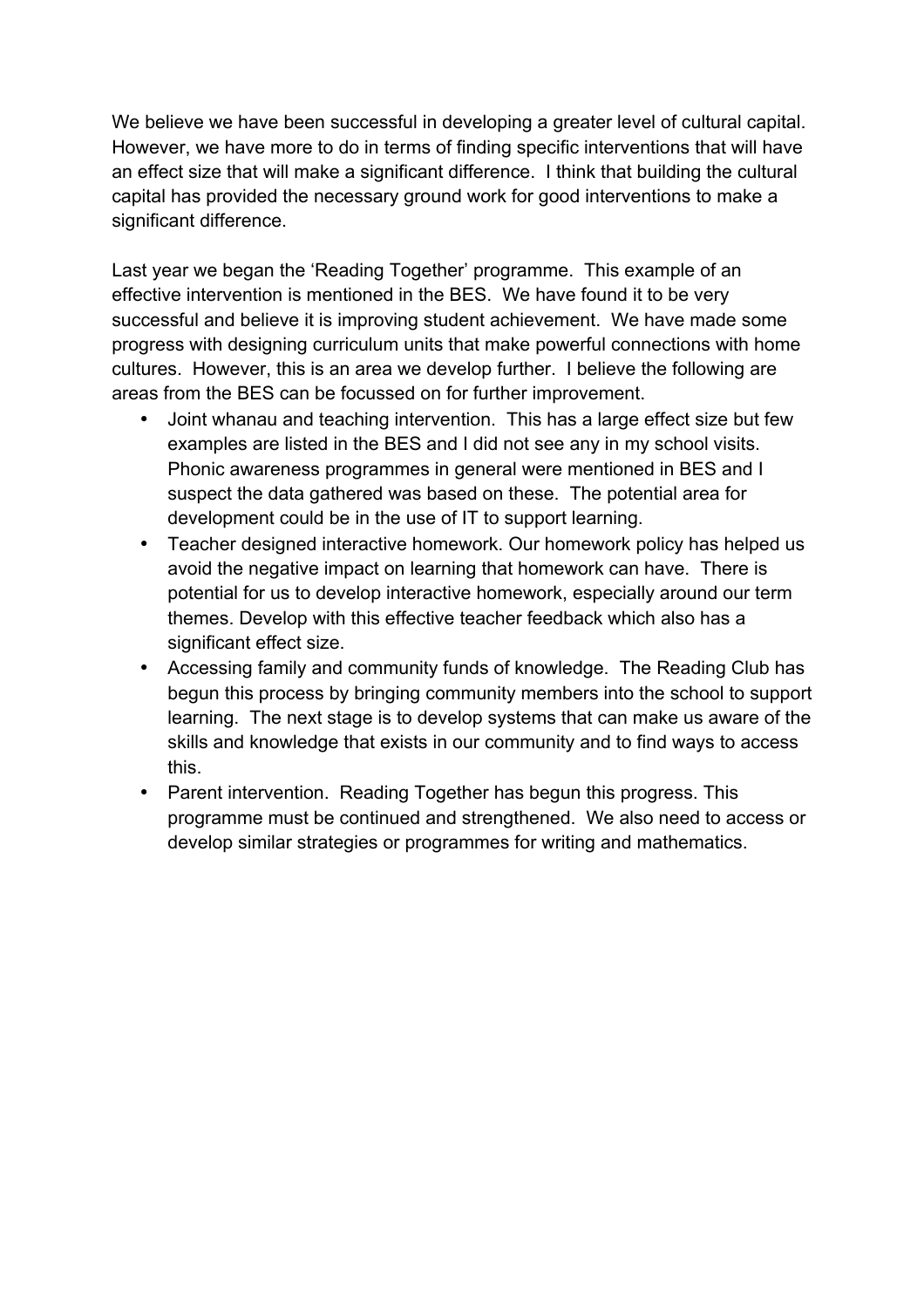#### **References**

- 1. Rosalind Edwards, "Social Capital", Organization Management Journal, 2004 Vol. 1, No. 1, 81-88 ISSN 1541-6518 www.omj-online.org
- 2. L.M. Edwards, "Ideational Social Capital and the Civic Culture: Extricating Putman's Legacy from the Social Capital Debates", Social Epistemology, Vol.23, No. 2, April-June 2009, pp. 125-144
- 3. Moy, Patricia; Scheufele, Dietram A; Holbert, R. Lance: Television Use and Social Capital: Testing Putnam's Time Displacement. Mass Communication & Society; Winter/Spring99, Vol. 2 Issue 1/2
- 4. Viviane Robinson, Margie Hohepa, and Claire Lloyd: "School Leadership and Student Outcomes: Identifying What Works and Why" Best Evidence Synthesis Iteration, http://educationcounts.govt.nz/goto/BES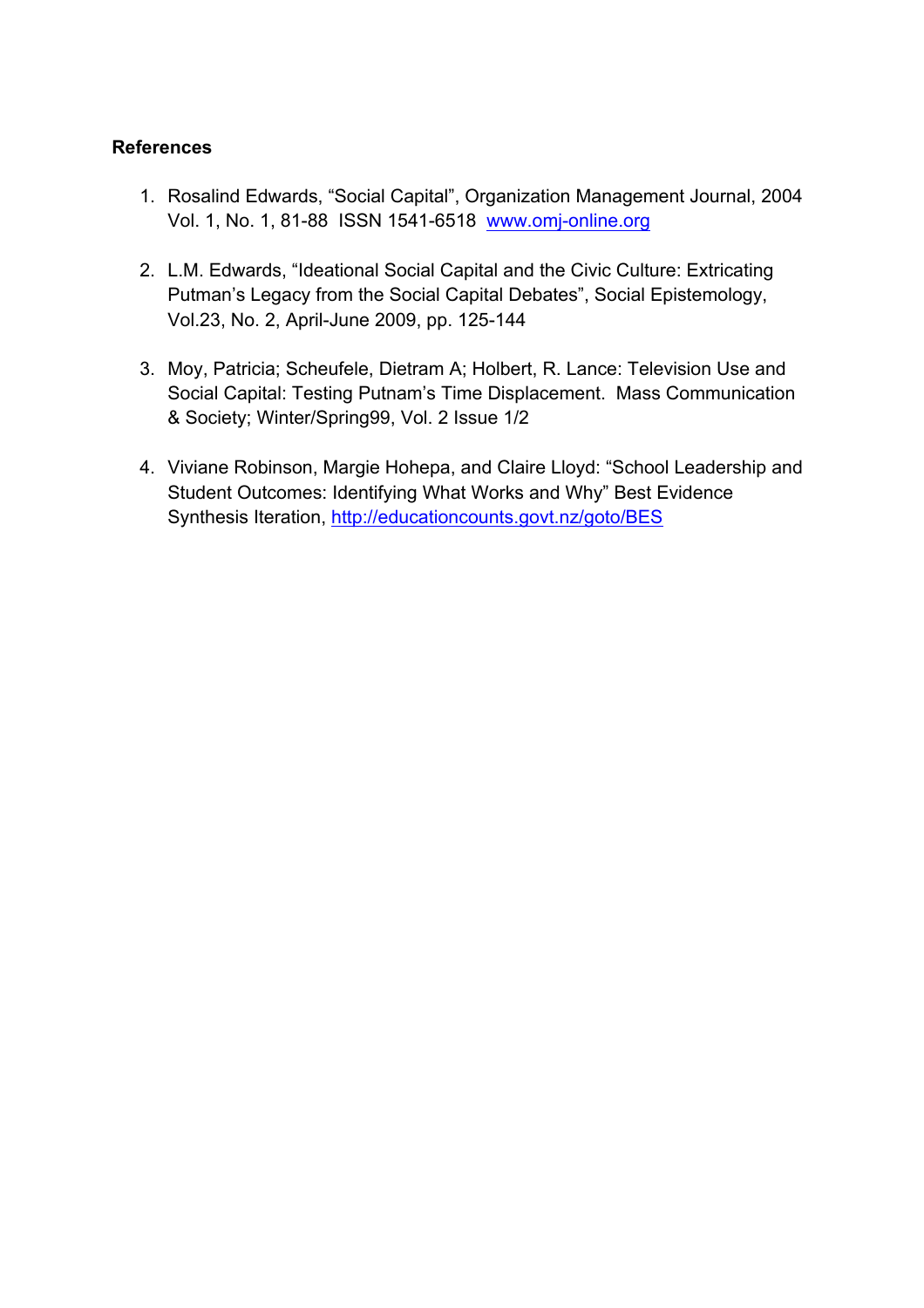## **Emergency Planning – Christchurch Visit Report**

During my sabbatical break I spent two days on behalf of the association visiting with principals in Christchurch. The Christchurch Principals Association arranged for Dave Doake to show me the city and take me to selected schools. Dave is a former principal who is in a 0.5 position funded by the MoE to liaise with principals. The principals and schools visited were Jeanette Shearer at Isleworth School, Murray Edlin at Banks Avenue School, Mark Scown at Avondale Primary School, and Richard Paton at Chisnelwood\*\* Intermediate School.

This was the first time I had seen up close and personal the damage that has been done to this fine city. It is indeed extensive and one can only be impressed with the way our colleagues have risen to the challenge and led their schools through incredibly trying times. The positive response of the education sector as a whole has been acknowledged by ERO. However, research has shown that the critical time for cumulated stress comes three years after an event like this. So it is important for us to continue to offer them whatever support we can.

There is a lot we can take from the experiences of our Canterbury colleagues to help us better prepare for a major disaster. However, it is also evident that there can never be a prescribed response that will adequately cover every school in every situation. Certain things can be done but in the end we, as principals, will need to make a lot of decisions on the spot. Our ability to provide positive leadership could depend on our ability to accurately assess situations and delegate responsibilities well.

## **Evacuation and Immediate Aftermath**

It was evident that in the schools visited the evacuation procedure went well and that the drills we are all familiar with generally work. Christchurch schools now have an emergency bin that is taken out at the time of evacuation. The types of things in the bin are listed below.

*Emergency Bin Supplies (Typically a wheelie rubbish bin)*

- Battery powered sound system
- Fluro vests for staff in some schools one colour for teachers and another for support staff. This makes it easier for principals to assess where his/her staff are located.
- Battery or solar powered radio.
- Ground sheets for children to sit on schools were surprised by the amount of water coming out of the ground.
- First aid kit.
- Water.
- Pencils for teachers to mark rolls.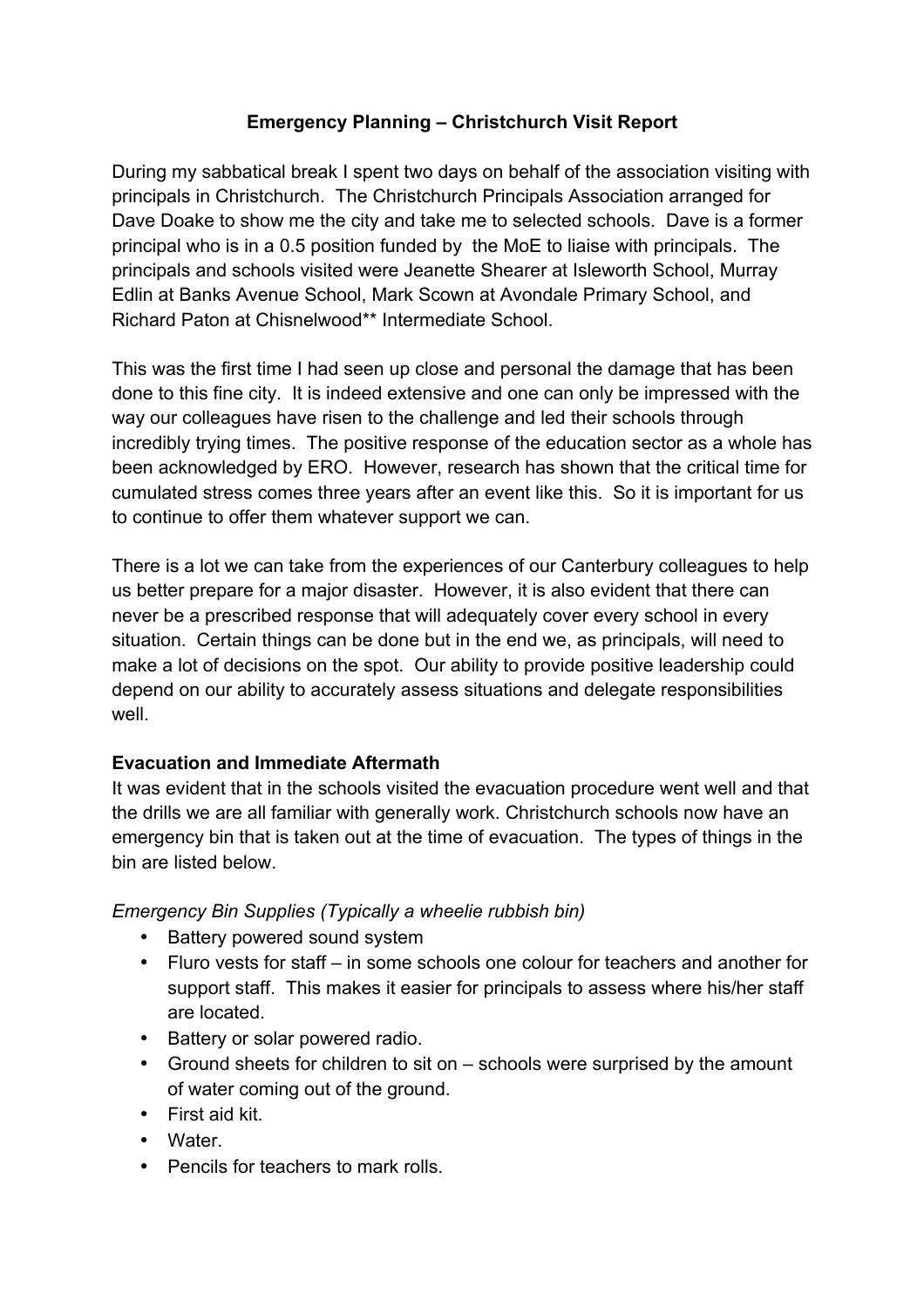- Some schools put printed class rolls in the bin each day. Others rely on teachers bringing out a roll. The February quake happened at lunchtime so many teachers were not able to access class rolls. Schools need to discuss how they would deal with this.
- Crow bar.
- Beanies and survival blankets perhaps a bigger issue in Christchurch but hypothermia could become an issue here if the weather was wet and cold.
- School roll with contact numbers and addresses.

## *Other Issues To Consider*

- What will your response be if a parent offers to take a neighbours or a friend's child home? Some schools said no while others said yes if the parents and relationship to the child were known to the teachers and the child was happy to go. Have a system of recording such instances.
- After the Feb 22 event there were thousands more quakes. How do staff know when to evacuate and when not to? They could not evacuate every time there was a shake. If we have a minor shake should teachers take their classes out? In a major event electric bells may not work. It can be dangerous being outside but close to buildings. In one school as soon as one teacher made the call to evacuate they agreed that all should follow. It's important to discuss these issues with staff and try to develop a common understanding.
- Doctrines about whether and when to re-enter buildings have changed. Decisions will be made on the spot about whether it is safe to re-enter buildings. If it is wet and cold more harm could be done by remaining outside. To help with this after a major quake it is good to know which buildings are the safest.
- How will you communicate with your community? One school had success with Facebook linked to Twitter. This provided free text messaging. Do you have internet access in a power cut? In the days following it is great if you have remote access to your phone system to update messages.
- Staff member may need to man the gates and ask parents to put on the 'game face'. Some parents arrive in a distraught state which could upset the children. Have staff ready to assist them and quickly find their children.

## *Principal's Role*

- Principals need to be able to step back and deal with the big picture. Avoid getting caught up in micro-management. Have your PA by your side so that they can pick up and deal with, or redirect, a lot of the micro-management issues.
- Be ready to delegate responsibilities on the day. This delegation may be dependent on how individual staff members react. One colleague observed